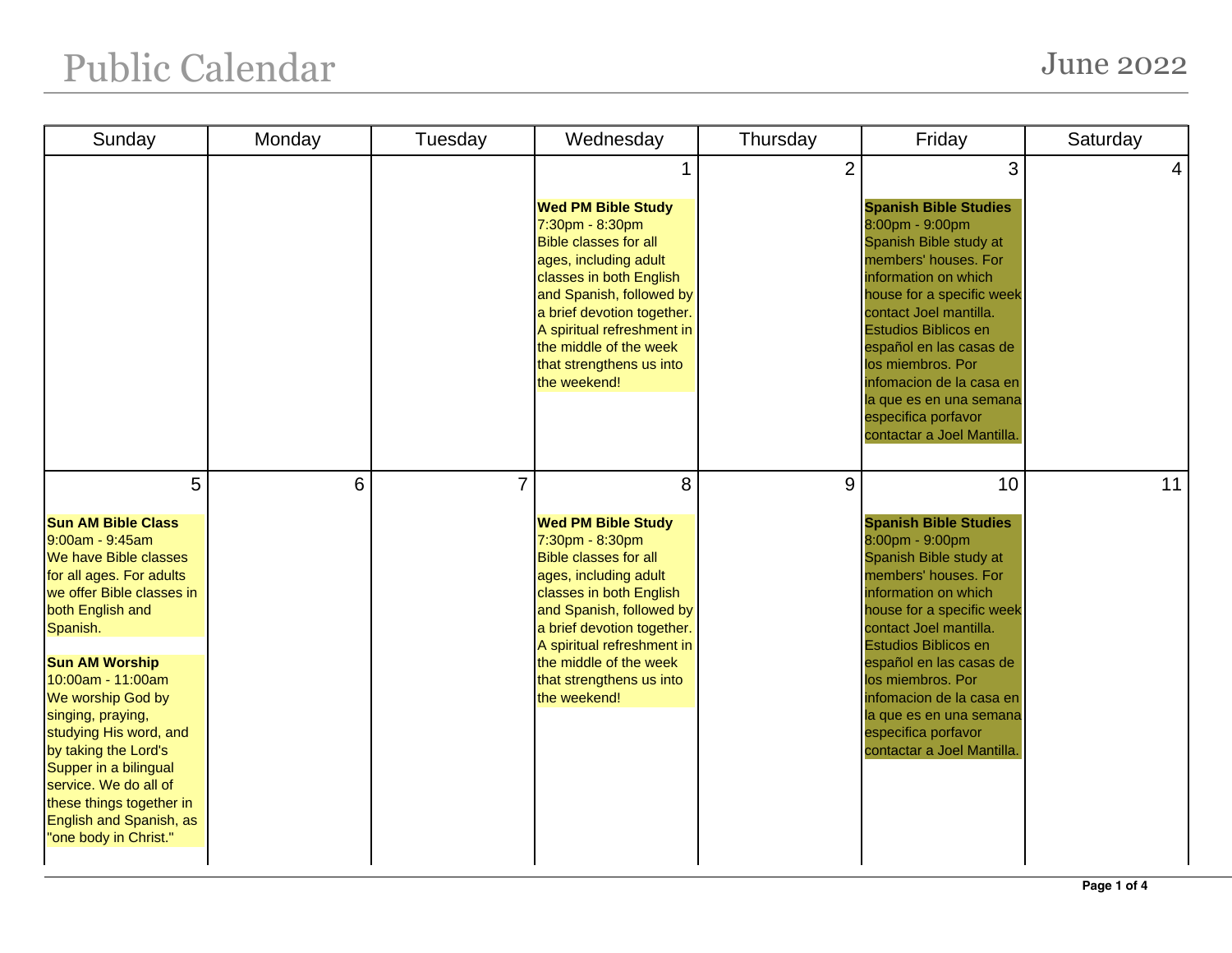| <b>Sun PM Bible Classes</b><br>and Worship<br>5:30pm - 6:30pm<br><b>Bible classes in English</b><br>and Spanish, followed by<br>a short devotion for the<br>whole congregation.                                                                                          |    |    |                                                                                                                                                                                                                          |    |                                                                                                                                                                                                          |    |
|--------------------------------------------------------------------------------------------------------------------------------------------------------------------------------------------------------------------------------------------------------------------------|----|----|--------------------------------------------------------------------------------------------------------------------------------------------------------------------------------------------------------------------------|----|----------------------------------------------------------------------------------------------------------------------------------------------------------------------------------------------------------|----|
| 12                                                                                                                                                                                                                                                                       | 13 | 14 | 15                                                                                                                                                                                                                       | 16 | 17                                                                                                                                                                                                       | 18 |
| <b>Sun AM Bible Class</b><br>9:00am - 9:45am<br>We have Bible classes<br>for all ages. For adults<br>we offer Bible classes in<br>both English and<br>Spanish.                                                                                                           |    |    | <b>Wed PM Bible Study</b><br>7:30pm - 8:30pm<br><b>Bible classes for all</b><br>ages, including adult<br>classes in both English<br>and Spanish, followed by<br>a brief devotion together.<br>A spiritual refreshment in |    | <b>Spanish Bible Studies</b><br>8:00pm - 9:00pm<br>Spanish Bible study at<br>members' houses. For<br>information on which<br>house for a specific week<br>contact Joel mantilla.<br>Estudios Biblicos en |    |
| <b>Sun AM Worship</b><br>10:00am - 11:00am<br>We worship God by<br>singing, praying,<br>studying His word, and<br>by taking the Lord's<br>Supper in a bilingual<br>service. We do all of<br>these things together in<br>English and Spanish, as<br>"one body in Christ." |    |    | the middle of the week<br>that strengthens us into<br>the weekend!                                                                                                                                                       |    | español en las casas de<br>los miembros. Por<br>infomacion de la casa en<br>la que es en una semana<br>especifica porfavor<br>contactar a Joel Mantilla.                                                 |    |
| <b>Sun PM Bible Classes</b><br>and Worship<br>5:30pm - 6:30pm<br><b>Bible classes in English</b><br>and Spanish, followed by<br>a short devotion for the<br>whole congregation.                                                                                          |    |    |                                                                                                                                                                                                                          |    |                                                                                                                                                                                                          |    |
| 19<br><b>Sun AM Bible Class</b><br>9:00am - 9:45am<br>We have Bible classes                                                                                                                                                                                              | 20 | 21 | 22<br><b>Wed PM Bible Study</b><br>7:30pm - 8:30pm<br><b>Bible classes for all</b>                                                                                                                                       | 23 | 24<br><b>Spanish Bible Studies</b><br>8:00pm - 9:00pm<br>Spanish Bible study at                                                                                                                          | 25 |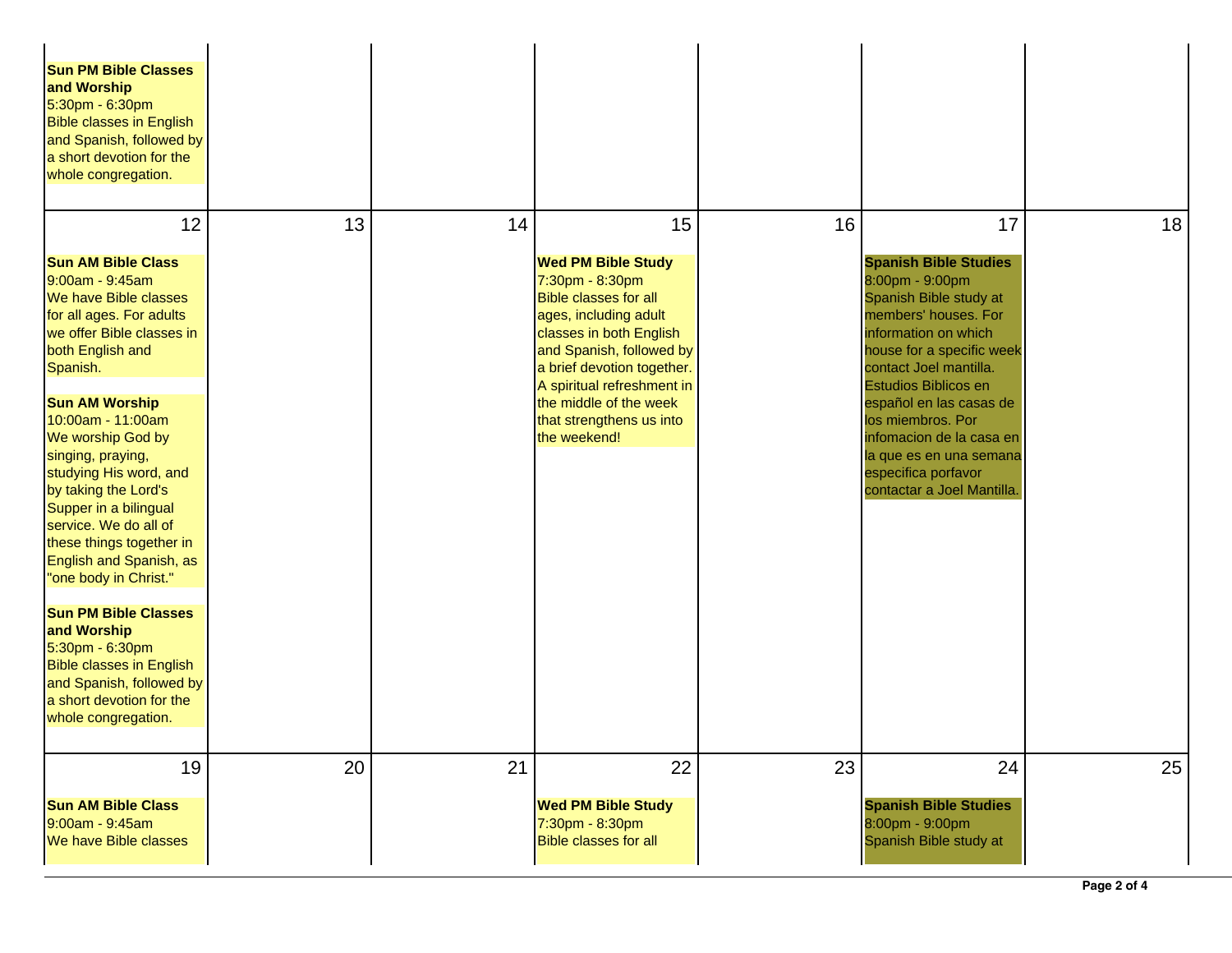| for all ages. For adults<br>we offer Bible classes in<br>both English and<br>Spanish.<br><b>Sun AM Worship</b><br>10:00am - 11:00am<br>We worship God by<br>singing, praying,<br>studying His word, and<br>by taking the Lord's<br>Supper in a bilingual<br>service. We do all of<br>these things together in<br>English and Spanish, as<br>"one body in Christ."<br><b>Sun PM Bible Classes</b><br>and Worship<br>5:30pm - 6:30pm<br><b>Bible classes in English</b><br>and Spanish, followed by<br>a short devotion for the<br>whole congregation.<br><b>Singing service &amp;</b><br><b>Special meetings</b><br>5:30pm - 6:30pm<br>A worship service in<br>song, followed by special<br>group meetings designed<br>to strengthen our<br>relationships with one<br>another. |    |    | ages, including adult<br>classes in both English<br>and Spanish, followed by<br>a brief devotion together.<br>A spiritual refreshment in<br>the middle of the week<br>that strengthens us into<br>the weekend!                 |    | members' houses. For<br>information on which<br>house for a specific week<br>contact Joel mantilla.<br>Estudios Biblicos en<br>español en las casas de<br>los miembros. Por<br>infomacion de la casa en<br>la que es en una semana<br>especifica porfavor<br>contactar a Joel Mantilla. |  |
|-------------------------------------------------------------------------------------------------------------------------------------------------------------------------------------------------------------------------------------------------------------------------------------------------------------------------------------------------------------------------------------------------------------------------------------------------------------------------------------------------------------------------------------------------------------------------------------------------------------------------------------------------------------------------------------------------------------------------------------------------------------------------------|----|----|--------------------------------------------------------------------------------------------------------------------------------------------------------------------------------------------------------------------------------|----|-----------------------------------------------------------------------------------------------------------------------------------------------------------------------------------------------------------------------------------------------------------------------------------------|--|
| 26<br><b>Sun AM Bible Class</b><br>$9:00am - 9:45am$<br>We have Bible classes<br>for all ages. For adults<br>we offer Bible classes in<br>both English and<br>Spanish.                                                                                                                                                                                                                                                                                                                                                                                                                                                                                                                                                                                                        | 27 | 28 | 29<br><b>Wed PM Bible Study</b><br>7:30pm - 8:30pm<br><b>Bible classes for all</b><br>ages, including adult<br>classes in both English<br>and Spanish, followed by<br>a brief devotion together.<br>A spiritual refreshment in | 30 |                                                                                                                                                                                                                                                                                         |  |